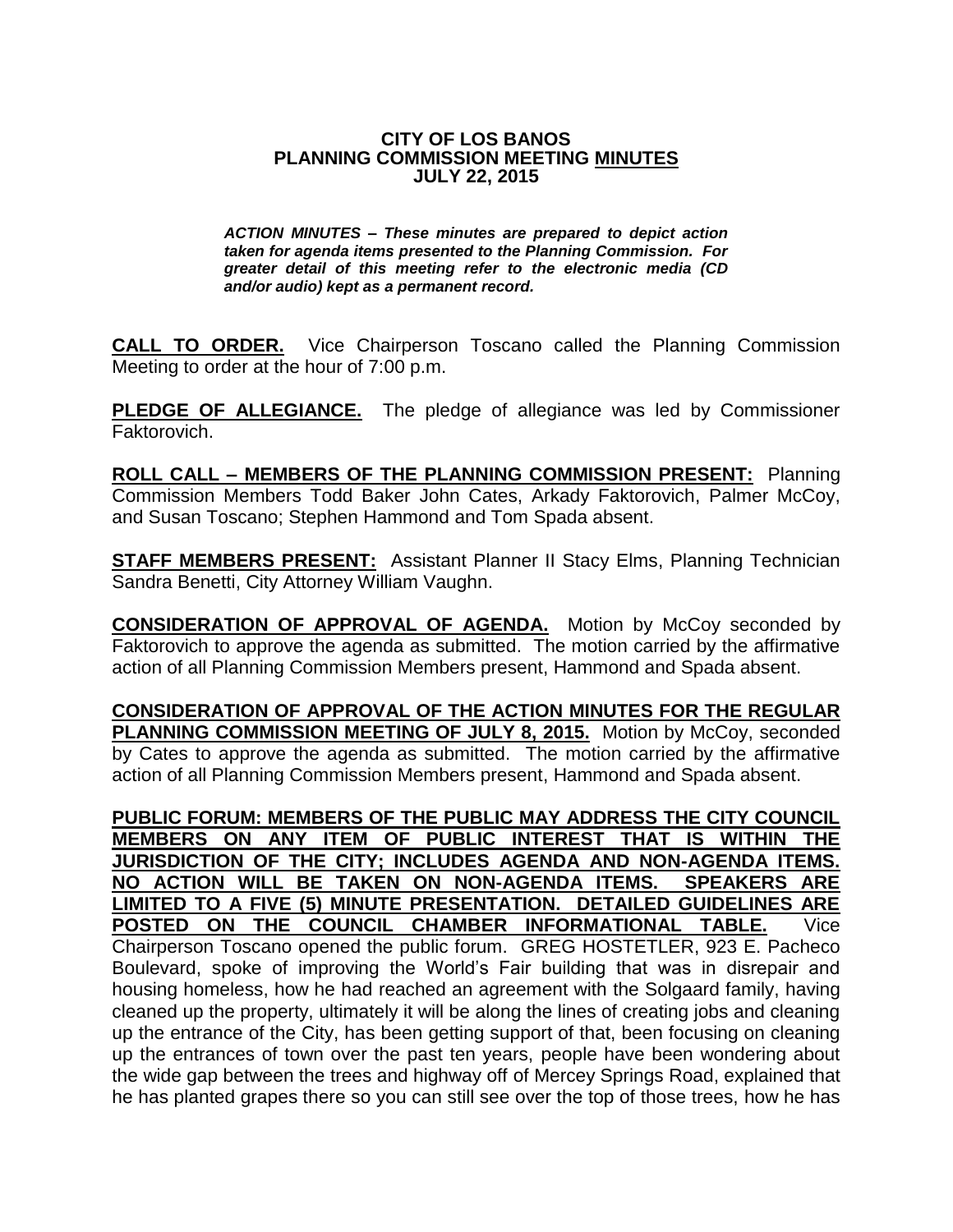found enough water for those sites out there, being in a due diligence period on the east of town for 86 acres which was an old salination plant, how there has been issues out there with vandalism, and his hope to resolve these issues as a landowner who cares about the City.

No one else came forward to speak and the public forum was closed.

Commissioner Baker recused himself at 7:07 p.m. from the dais because he owns property within 500 feet of the project site for the next item.

#### **PUBLIC HEARING – TO CONSIDER A CONDITIONAL USE PERMIT TO ALLOW THE USE OF A TYPE 41 ALCOHOL LICENSE FOR THE ON-SALE OF BEER AND WINE IN CONJUNCTION WITH AN EATING ESTABLISHMENT FOR HOOK AND LADDER HOT WINGS LOCATED AT 245 W. PACHECO BLVD., SUITES A & B, MORE SPECIFICALLY IDENTIFIED AS ASSESSOR'S PARCEL NUMBER: 027-161- 042.** Assistant Planner II Elms presented the staff report, which included a PowerPoint presentation and noted that the applicant was present to answer any questions.

Vice Chairperson Toscano opened the public hearing. KATHY BALLARD, Los Banos, inquired if the sleep center in the plaza would be considered as being near sleeping quarters and causing a disruption of sleep; UKNOWN, audience member spoke from his seat, stating that the sleeping center has been closed for a while.

Assistant Planner II Elms stated that her response would have been that the sleep center was located within a Highway Commercial zoning district.

No one else came forward to speak and the public hearing was closed.

Motion by McCoy, seconded by Cates to adopt Planning Commission Resolution No. 2015-21 – Recommending Approval of Conditional Use Permit #2015-08 to the Los Banos City Council for the On-sale of Beer and Wine for Hook & Ladder Hot Wings Located at 245 W. Pacheco Boulevard, Suites A & B. The motion carried by the affirmative action of all Planning Commission Members present; Baker, Hammond, and Spada absent.

Commissioner Baker returned to the dais at 7:22 p.m.

City Attorney Vaughn recused himself at 7:22 p.m. because he owns property within 500 feet of the project site for the next item.

# **PUBLIC HEARING – TO CONSIDER ANNEXATION AND PRE-ZONE #2014-01, PRE-ANNEXATION DEVELOPMENT AGREEMENT, AND ASSOCIATED MITIGATED NEGATIVE DECLARATION (SCH #2015061056) FOR THE PRESIDENTIAL ESTATES EAST AREA PLAN AND ANNEXATION OF APPROXIMATELY 106 ACRES OF UNINCORPORATED LANDS LYING NORTH OF PIONEER ROAD, WEST OF MERCED SPRINGS ROAD (SR 165), AND EAST OF ELEVENTH STREET,**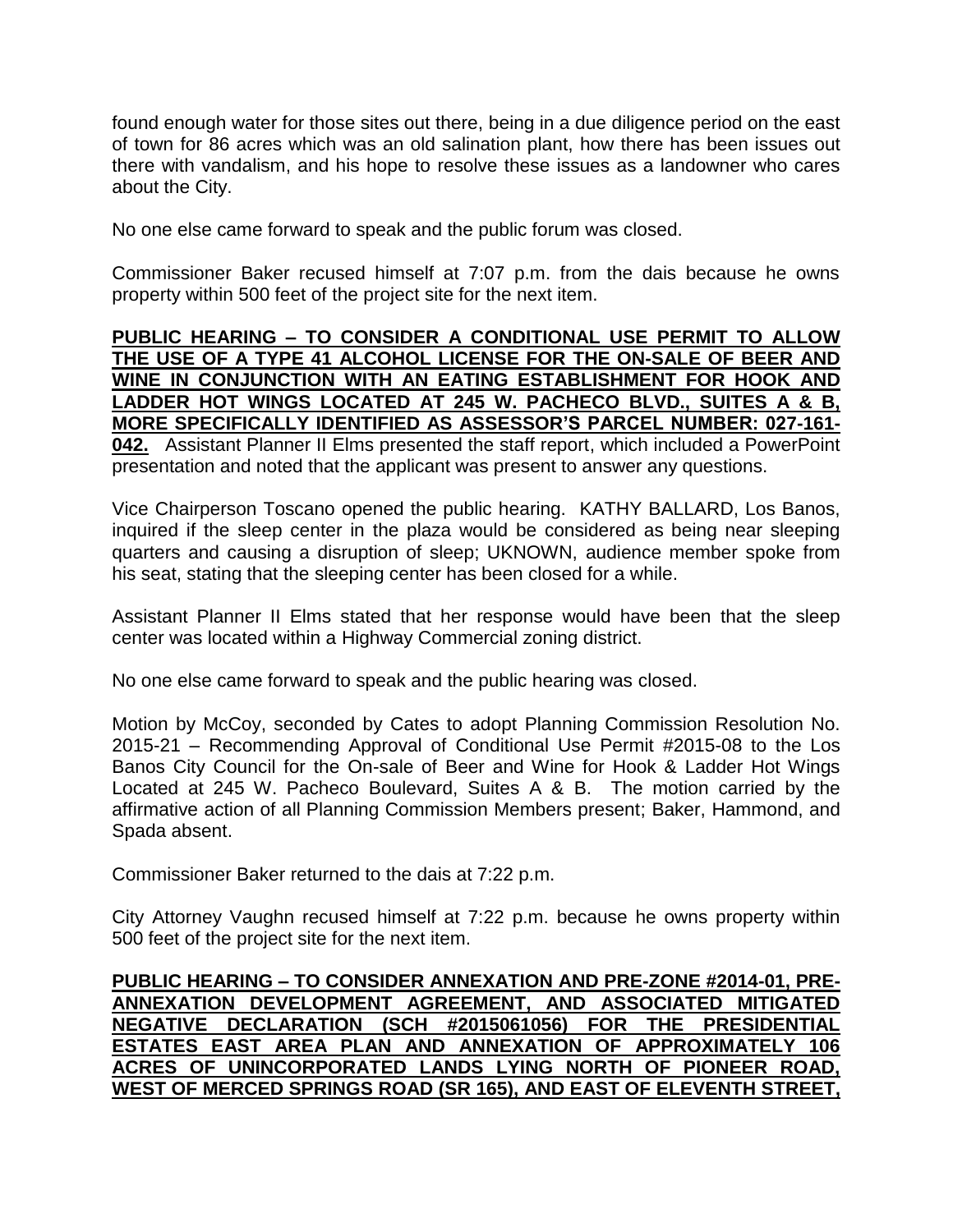**MORE PRECISELY IDENTIFIED AS ASSESSOR'S PARCEL NUMBERS: 026-290- 001, 002, 003, 004, 005, 083-120-012, 013, 014, 015, 016, 017, 018, 019, 020, 021, 022, 023, 024, 027, AND 028.** Assistant Planner II Elms presented the staff report, noting that she received written comments from Caltrans, Central California Irrigation District (CCID), Merced County Local Area Formation Commission (LAFCo), and California Department of Fish & Wildlife, how staff needs ample time to have discussions with LAFCo and make adjustments according to the comments, asked to open the public hearing then continue it to the Planning Commission meeting on August  $26<sup>th</sup>$  to work out any issues with LAFCo prior to bringing the item back to the Planning Commission.

Vice Chairperson Toscano opened the public hearing. ROSALIE GILARDI, 1524 Eleventh Street, spoke of how her backyard faces the property that would be part of the annexation and asked if this would allow the Dairymen's building to purchase the property and expand their operations as they are already expanding in main area; NATHAN LEON, Los Banos, read from a prepared letter in which he spoke of difficult economic times, the extreme drought, how people all over are struggling to make mortgage payments and conserve water, how there are people are running out of water, relying on ground water as the drought continues, how groundwater levels have decreased, fears that we are on a slippery slope, how the water supply is in question, the need for careful planning and controlled progress, asked Planning Commission to control growth not just because of water but how this takes away valuable farmland that we use to feed and clothe our country, how abandoned homes do not pay property taxes, how the 2013 Merced County Report on Agriculture states that overall revenues and primary industry was agriculture, the need to preserve, how the land proposed for annexation is prime agricultural land, and how this would be diluting value of existing homes; GREG HOSTETLER, 923 E. Pacheco Boulevard, spoke of how this annexation would be consistent with good planning his agreement with previous comments, how studies will have to take place, how annexation is the first step in the right direction of good planning of an infill area in town, how this will help with traffic circulation, how a Fire station would be built, asked Planning Commission to move forward with annexation, and how he will address the water and other important things along with tentative map and final map.

No one else came forward to speak and the public hearing was closed.

Motion by McCoy, seconded by Cates to continue the public hearing to Consider Annexation and Pre-zone #2014-01, Pre-Annexation Development Agreement, and associated Mitigated Negative Declaration (SCH #2015061056) for the Presidential Estates East Area Plan and Annexation of Approximately 106 Acres of Unincorporated Lands Lying North of Pioneer Road, West of Merced Springs Road (SR 165), and East of Eleventh Street, More Precisely Identified as Assessor's Parcel Numbers: 026-290- 001, 002, 003, 004, 005, 083-120-012, 013, 014, 015, 016, 017, 018, 019, 020, 021, 022, 023, 024, 027, and 028 to the Planning Commission meeting on August 26, 2015. The motion carried by the affirmative action of all Planning Commission Members present; Hammond, and Spada absent.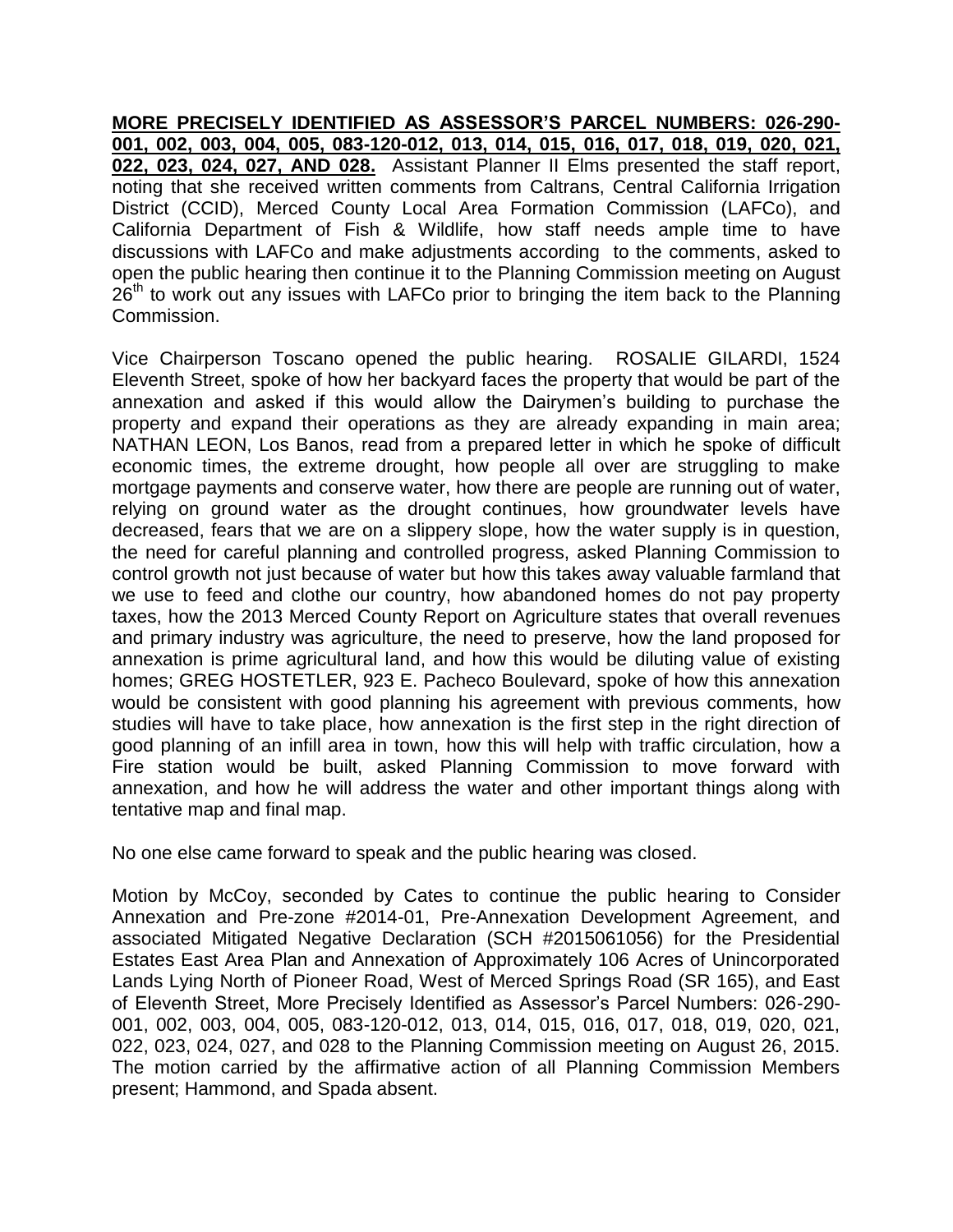Assistant Planner II Elms addressed Mrs. Gilardi's comments regarding Dairymen's in which she spoke of uses, zoning, how Dairymen's hasn't approached the City in regards to expansion, and how land use issues would have to be addressed.

City Attorney Vaughn returned to his seat at 7:35 p.m.

# **PUBLIC HEARING – TO CONSIDER VESTING TENTATIVE PARCEL MAP NO. 2015- 03 TO SUBDIVIDE APPROXIMATELY 0.34 ACRES INTO TWO (2) PARCELS IN THE LOW DENSITY RESIDENTIAL ZONING DISTRICT LOCATED AT 1621 S. SIXTH STREET, MORE SPECIFICALLY IDENTIFIED AS ASSESSOR'S PARCEL NUMBER: 026-073-022.** Assistant Planner II Elms presented the staff report, noting that she received a request to withdraw the item from the applicant due to comments received prior to the meeting.

Vice Chairperson Toscano opened the public hearing. GREG HOSTETLER, 923 E. Pacheco Boulevard, spoke of how there was not enough information disseminated to the neighborhood regarding his plans for that area, how his intent was to clean up infill, how this would have been better off if he informed the neighborhood of what he was doing first although it is in conformance with City code, confusion about what type of home was going to be built, apologized to the neighborhood for not being as informative and forward in getting things done to their liking, how he will pull this item from the agenda until he can get a consensus from the neighborhood of their understanding of his intent and what they would like to see there, and thanked them for their passion and educational insight.

No one else came forward to speak and the public hearing was closed.

No action was taken.

**PUBLIC HEARING – TO CONSIDER AND MAKE A RECOMMENDATION TO THE LOS BANOS CITY COUNCIL TO ADOPT A NEW UPDATE TO THE SPECIAL EVENTS ORDINANCE LOCATED IN TITLE 9, CHAPTER 3, ARTICLE 38 OF THE LOS BANOS MUNICIPAL CODE (CONTINUED FROM JULY 8, 2015).** Assistant Planner II Elms presented the staff report, which included a PowerPoint presentation.

City Attorney Vaughn spoke of how this is geared toward public property and events not events occurring on private property, our own pool insurance requires more formality like indemnity agreement and insurance, if we do not require those then the City's investment doubles, the important of bringing this ordinance forward, the need to follow rules of our own insurance, tried to cover as many types of activities as possible, not trying to prohibit activities from occurring, permitting costs is staff time to review the application and deal with any conditions of approval, providing ancillary services like street closure and public safety, how special events in essence pull public safety away from their regular jobs like protecting the public, this being a fairly standard ordinance,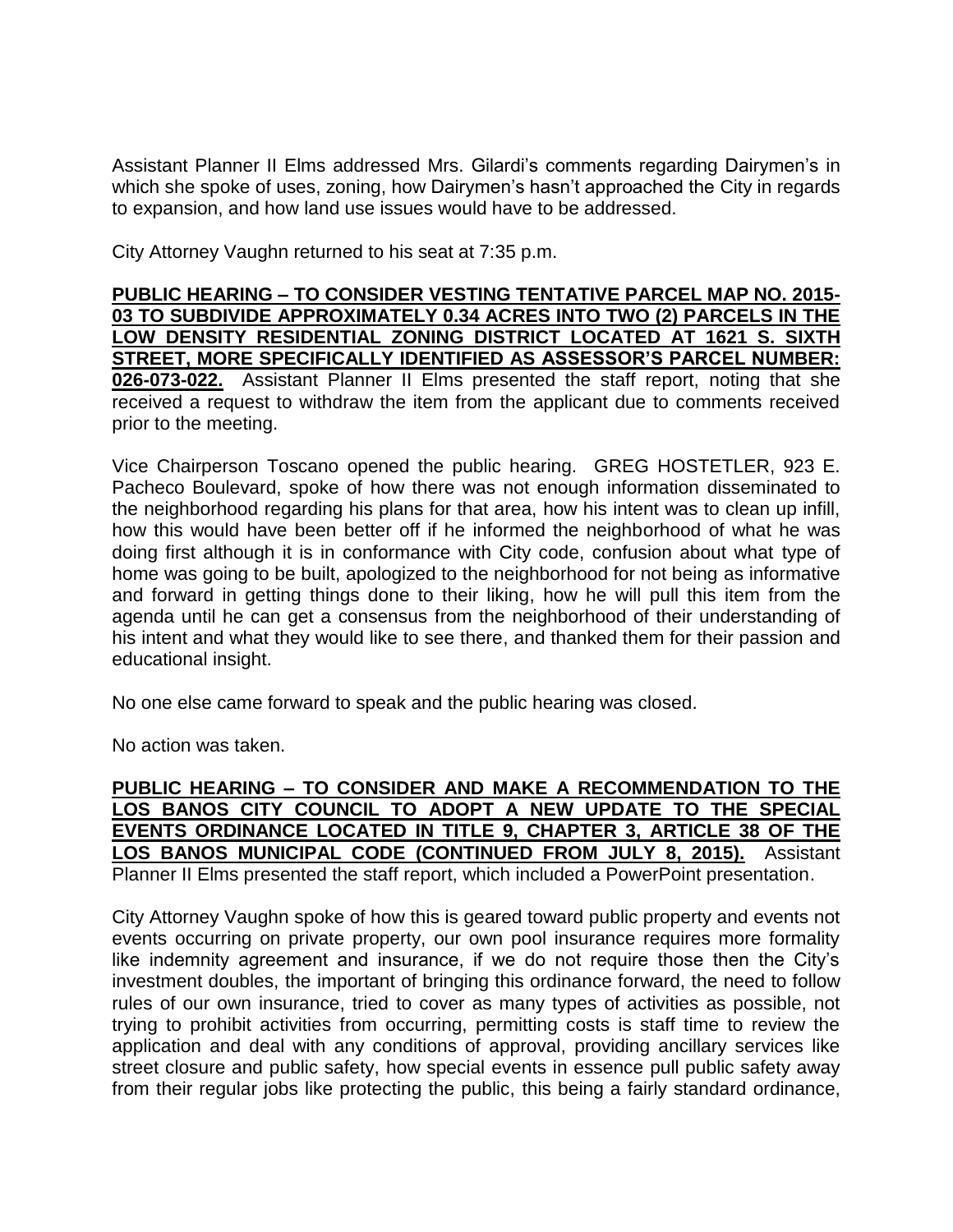how it will go in conjunction with a couple other ordinances coming forward like block parties and farmers' markets, how we would be redoing special uses on private property like Christmas tree sales, cleaning up the code and making this permit process more user friendly, looking to protect the City as well as the public, there being case law on free speech and expressive speech, how spontaneous events aren't required to get a permit because they can't wait to get a permit, the need to be mindful of not curtailing freedom of expression, and how virtually all cities have this type of ordinance.

Commissioner Cates spoke of the workshop a while ago in which his concern was fees, inquired when the Community & Economic Development Department Director would get involved, and asked if that who determines the fee schedule.

City Attorney Vaughn spoke of this being a processing fee, includes time spent on reviewing the application, the cost of public services that could be expensive and varies on the type of event being put on, how the permitted will know what the cost will be beforehand, this being determined on a case by case basis, driven by type of event being put on, and how this is essentially the cost of staff time.

Commissioner Cates inquired how applicant appeals would work.

City Attorney Vaughn stated that the appeal goes to the City Manager who has discretion to grant the appeal or change conditions, and is the final say.

Vice Chairperson Toscano opened the continued public hearing. KATHY BALLARD, Los Banos, raised the issue of the timeframe required to submit the application prior to the event, how the City would run into a problem with Mother's Day in the Park with vendors who are booked a year in advance, and inquired if farmers' markets require a separate permit.

City Attorney Vaughn responded that the thirty day requirement was designed to have a short turn around so people planning the event would know if they were approved and how this is a short amount of time in the planning world based on workload.

City Attorney Vaughn stated that staff isn't married to a 180 day requirement and it can be changed, how the City should not get in business of defining an annual event, the Planning Commission can change the number of days in advance to turn in applications if they so choose, doesn't know why people are assuming the fees are new, and how fees will change if event changes.

Commissioner Baker spoke of his worry about creating fees and how we want these events in our town.

City Attorney Vaughn spoke of a scenario in which someone wants to put on an event that costs City \$20,000 but wants to waive fees, how would staff determine who can get their fees waived and who doesn't, how the City has a policy on almost everything it does, simply going to pay for the cost of the services, if someone wants to put on a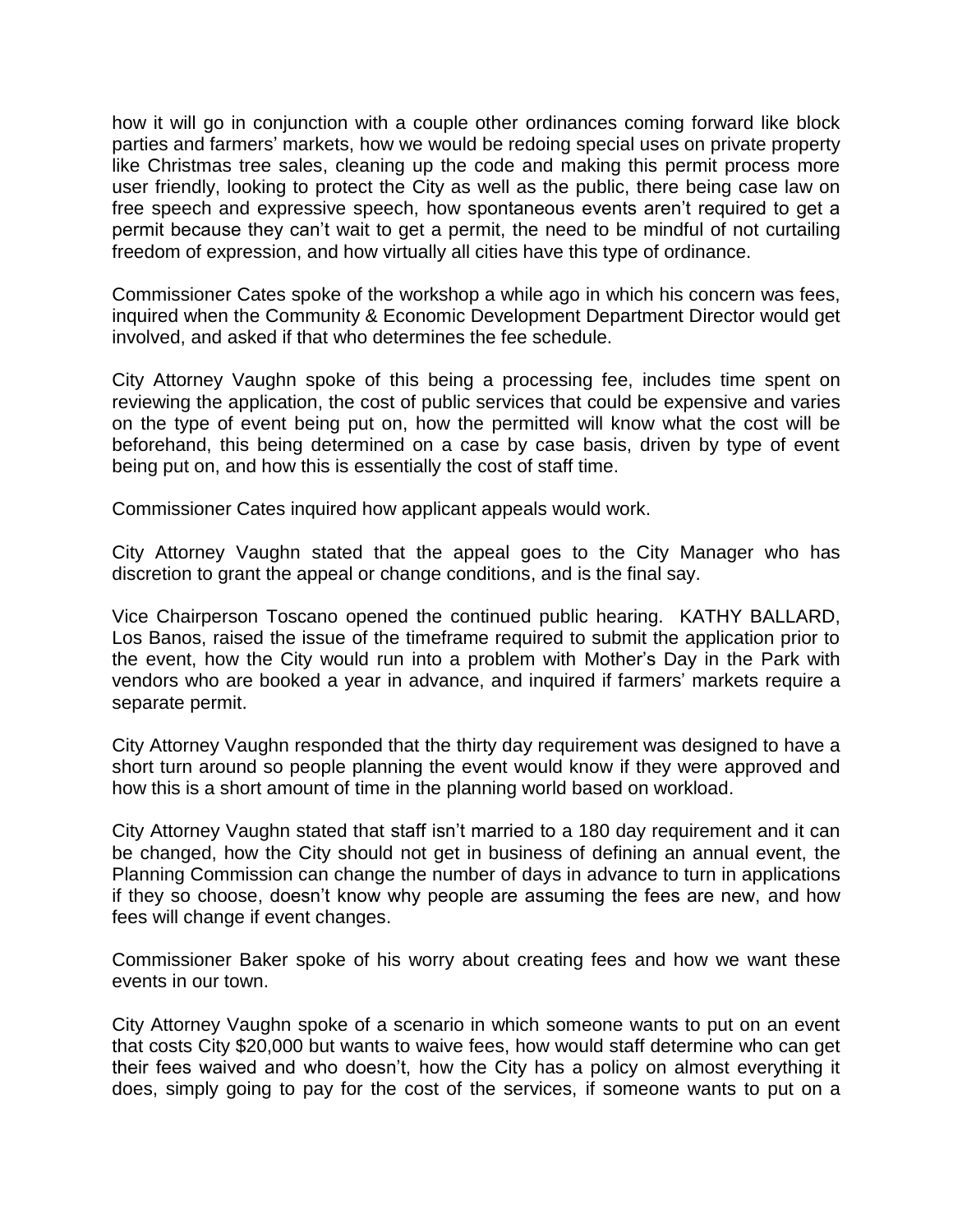huge event then price it out so it works, and how the City has the option to co-sponsor event in which fees may be different.

Ms. Ballard spoke of how the unknown about the fees is what bothers some people, how the City's standing in regards to liability should be covered, and her hope that anyone putting on a special event would put out their own cones or blockades.

Assistant Planner II Elms stated that would have to be discussed with the Police Department.

Ms. Ballard spoke of her concern regarding some events when you separate farmers' market from those events.

City Attorney Vaughn stated that a farmers' market would be a weekly event for a certain amount of time and is different than a one-time special event and how staff didn't want to craft an ordinance that's one size fits all.

Ms. Ballard questioned the process for a combined farmers' market and car show.

City Attorney Vaughn responded that having a farmers' market is one permit and a side by side car show is a separate permit and clarified that farmers' markets are supervised by Merced County Ag Commissioner and the City just allows the event to take place.

Commissioner Cates inquired if there is a way the City can provide hourly costs on certain services so the applicant can see the costs.

City Attorney Vaughn responded that the normal services people ask for could be categorized and how this would be a living document.

Assistant Planner II Elms spoke of how she received written comments from Chair Spada saying he apologized for being away and his desire to waive fees for nonprofit groups.

Vice Chairperson Toscano inquired if they could specify in the language to waive fees for non profits, change the wording from "no more than 180 days" to "no more than 14 months".

City Attorney Vaughn responded that staff can do the days portion but the part about nonprofits can be a slippery slope, virtually all events are put on by nonprofits and therefore the City would be required to pay for all events, how staff isn't talking about a fee that the City is profiting from, how these are expenses that the City would be incurring, and how he thinks the time issue isn't big but waiver of fees is a very big issue.

JERRY KNOESTER, Los Banos Chamber of Commerce, inquired if the drafting of an ordinance when applicant signs or submits written application is the application in a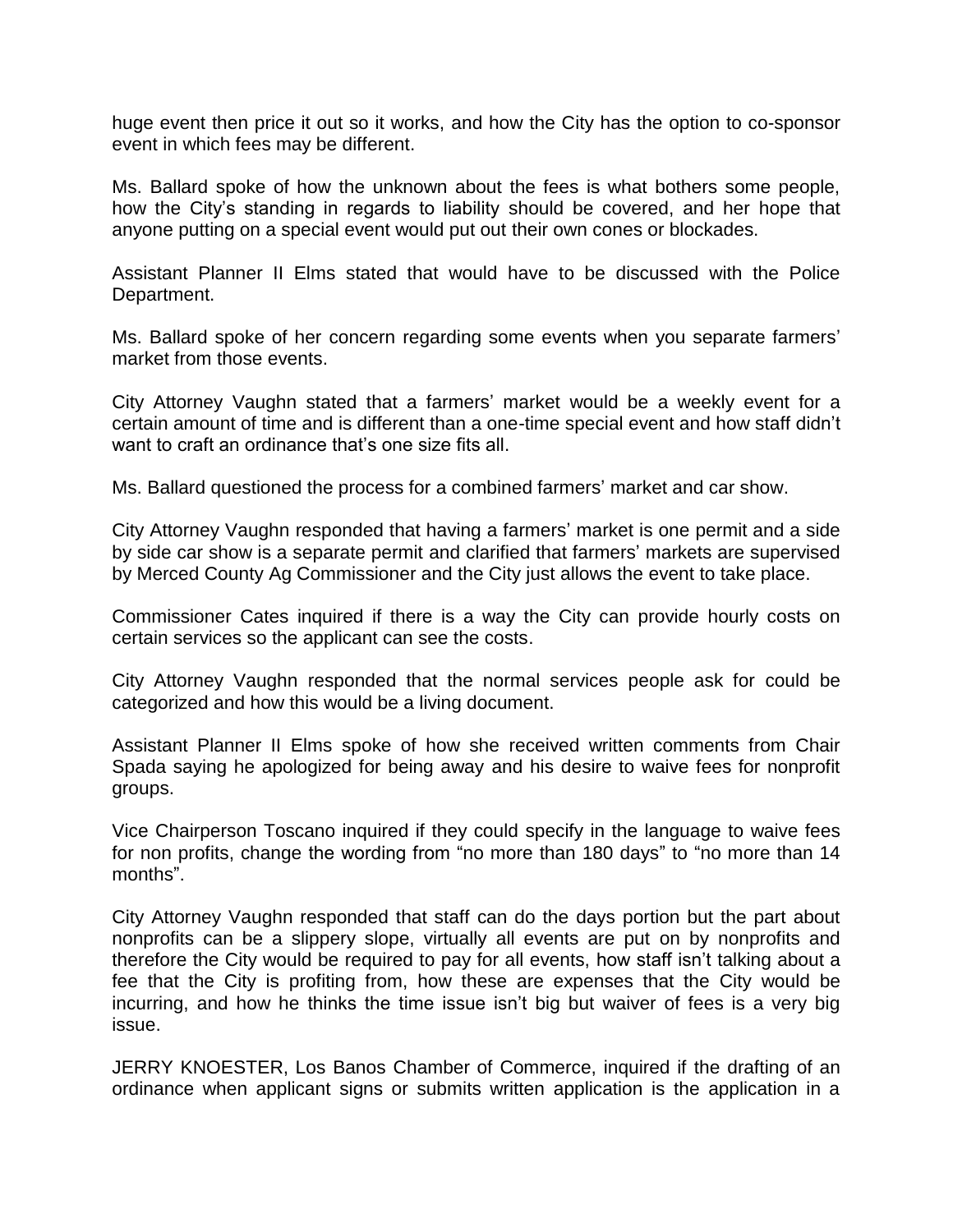paper form or will an online form be available, if there would be guidelines to follow, if the application fee would be variable, and if the applicant would know costs at the time of submission.

City Attorney Vaughn responded that he envisions City Council would adopt a processing fee which would have separate levels depending on the complexity of the event, depending on the type of event and number of people, it could be variable, some events are simple and small and others are more complex, most people are concerned about City service costs but those are calculated based on needs of event, and a deposit towards those costs.

Mr. Knoester stated that applicants would like to know that way it can be passed on to vendors ahead of time.

City Attorney Vaughn stated that the City would calculate the best estimate, if its underestimated they would get a bill, and if its overestimated they would get a refund.

No one else came forward to speak and the public hearing was closed.

Commissioner McCoy spoke of being conflicted, how the City shouldn't have to burden the cost but it's overwhelming that people don't know the fees, feels the appeal should go to Planning Commission, and inquired if a special meeting be called to hear an appeal.

City Attorney Vaughn stated that appealing to the City Manager would be a quicker resolution, how it takes longer for staff to put together an agenda packet, and how it be would be no sooner than a month after appeal is made for the appropriate body to hear the appeal.

Commissioner McCoy inquired if he could have an idea of what that looks like, his biggest concern being a nonrefundable fee, how it is not within their scope to recommend fees, and asked if staff could let them know what the fees would be prior to City Council approval.

City Attorney Vaughn responded that staff can re-craft that wording if that's what the Planning Commission wishes.

Commissioner McCoy stated that if Planning Commission can't waive a fee then those decisions should go to City Council.

City Attorney Vaughn stated that appealing a decision and waiving a fee are two separate things, how being unhappy doesn't give grounds for an appeal, how every activity that the City undertakes has a cost associated with it, for example Mr. Hostetler's item that came forward tonight still has costs associated with it even though he pulled the item from the agenda.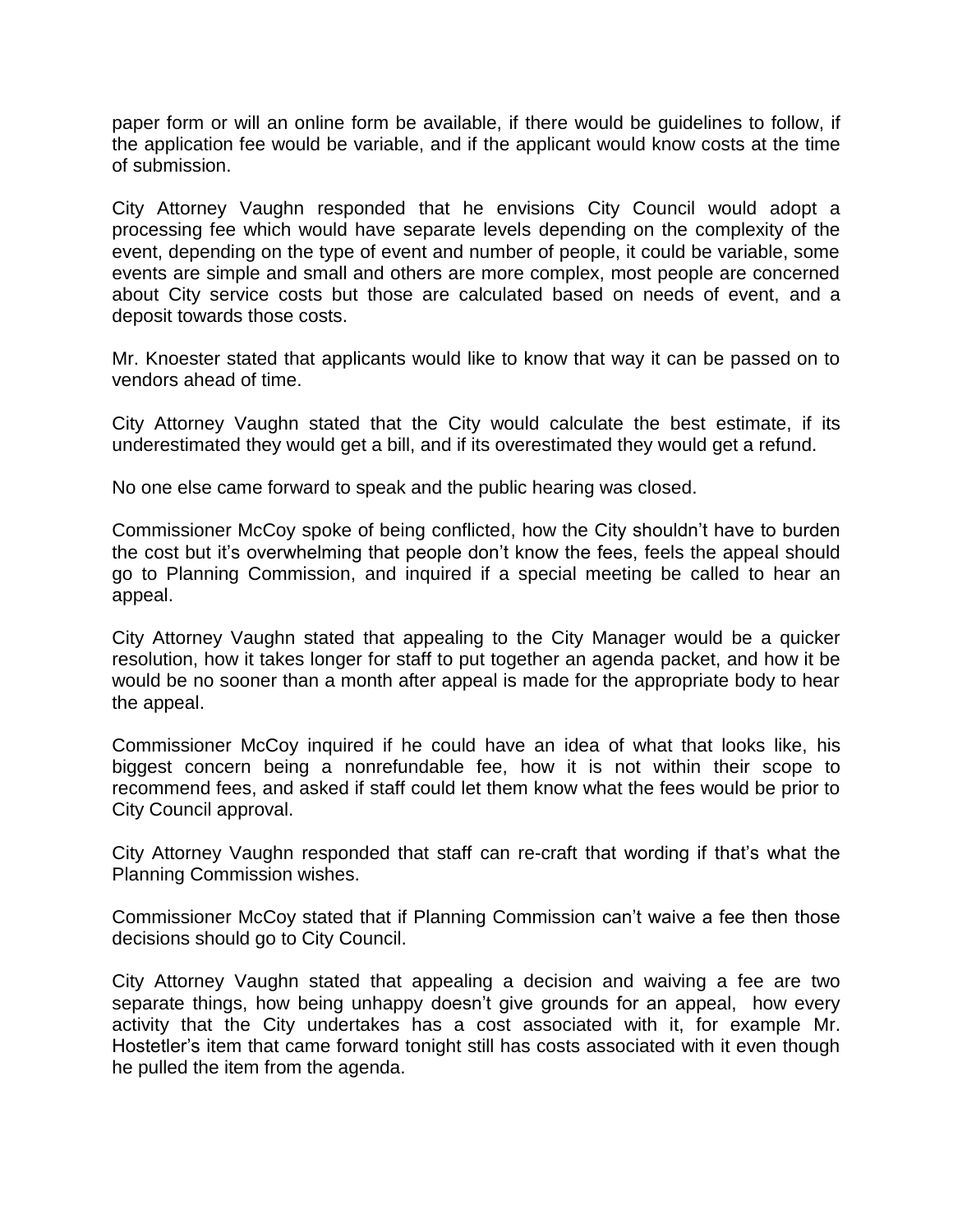Assistant Planner II Elms spoke of the current \$250 administrative permit fee isn't realistic of her time because it may only take an hour.

City Attorney Vaughn spoke of the process including verifying application completeness, sending out to other departments, those are activities involved in permitting fees, not huge expenses, saw a lot of these categorized as minor events and major events in which the cutoff was the number of people and type of event.

Commissioner McCoy stated that Planning Commission would be passing something that affects everyone and applicant should be able to come to a board to appeal their decision.

Commissioner Cates stated that there has to be a happy medium to recover costs whether public or private, the community and City are a part of each other with no separation, trying to see what they can do that's fair for the City's financial position and accommodate nonprofits or otherwise to make this community a better place.

Vice Chairperson Toscano stated that maybe there is a need to table this again and rewrite it.

City Attorney Vaughn spoke of how the Planning Commission had a workshop on this specific ordinance and nothing tonight came across to staff as big important items, how staff is happy to do what they want but the point of the workshops is to go over what is being discussed tonight, how there will be duplication of work now, and how staff wants clear direction from the Planning Commission on exactly what they would like to see.

Commissioner McCoy spoke of discussing fees last time and maybe they could have been clearer about appeals.

City Attorney Vaughn stated that staff would feel more comfortable with the Planning Commission seeing the language, wants clear direction on changes they expect to see next time, and how we don't want to get in a situation where a nonprofit who can clearly afford to put on an event can get a fee waived for another group.

Commissioner Faktorovich spoke of how he doesn't believe there should be waivers and how rules should be across the board.

Commissioner Baker spoke of being okay the 14 months, doesn't think we should waive fees, his worry about churches having to pay, and being in favor of coming up with a fee schedule.

Commissioner Cates spoke of how we have received input between the workshop and now and how we can make these determinations based on staff findings.

City Attorney Vaughn welcomed these discussions because we don't want to write what we want to see, how it becomes problematic when we think it's a big issue but nobody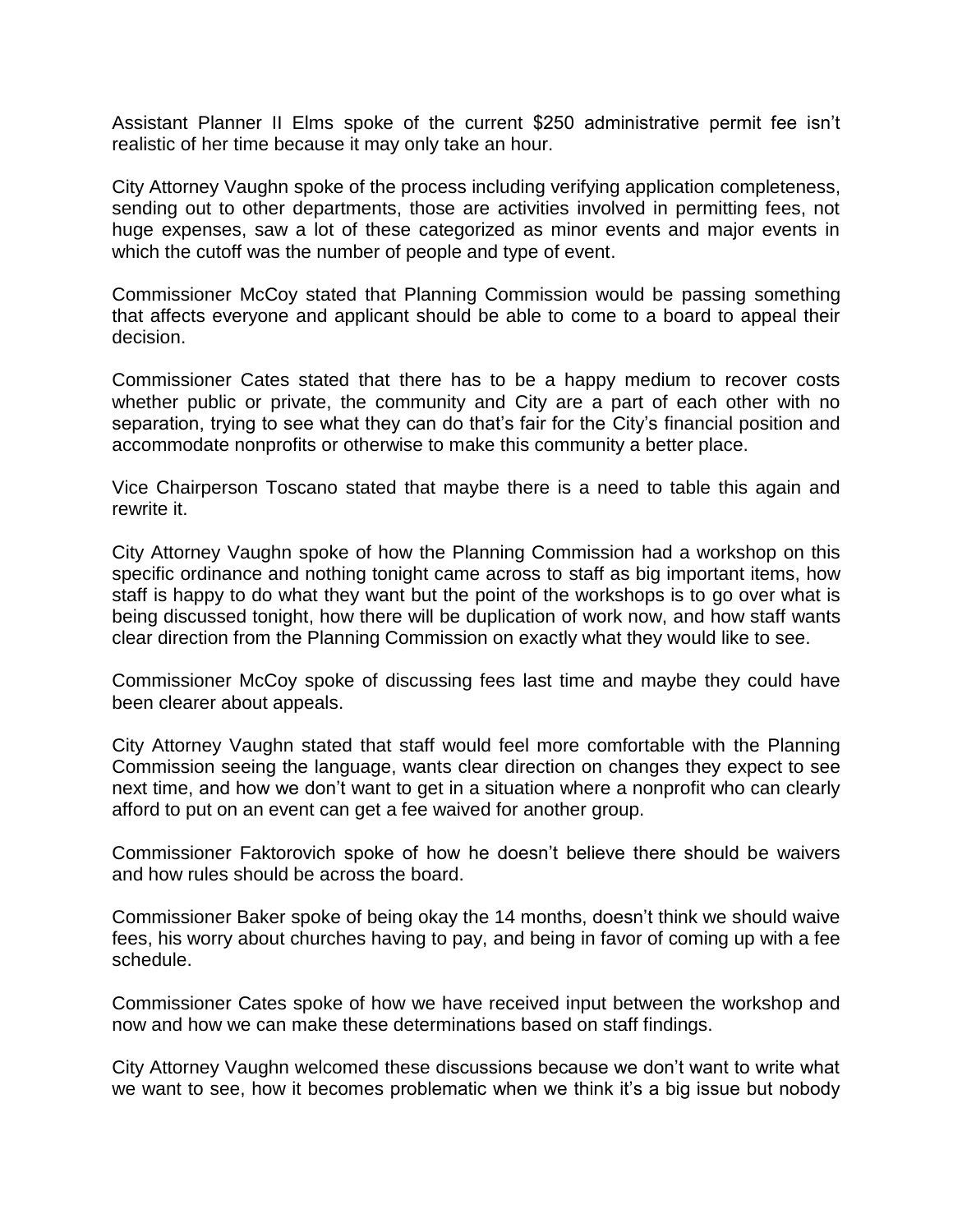is in the audience saying it's a big issue, and wanting to come up with a process that's fair.

Commissioner McCoy inquired if everyone was okay with changing appeals from City Manager to City Council.

City Attorney Vaughn suggested that Planning Commission hear the appeal, how staff can come up with fee examples, the 14 month time being easy, how staff can figure out approval versus issuing nomenclature, and how he can twirl around fee thing.

Commissioner McCoy spoke of not being concerned with City recouping fees and being more concerned with the nonrefundable deposit.

City Attorney Vaughn stated that one issue is that not all events are being charged and this is why we are here, how this will be a tough learning curve for some people, and how Planning Commission will need to continue the public hearing to August  $12^{th}$ .

Motion by McCoy, seconded by Cates to continue the Public Hearing to Consider and Make a Recommendation to the Los Banos City Council to Adopt a New Update to the Special Events Ordinance Located in Title 9, Chapter 3, Article 38 of the Los Banos Municipal Code (Continued from July 8, 2015) to the Planning Commission meeting on August 12, 2015. The motion carried by the affirmative action of all Planning Commission Members present; Hammond, and Spada absent.

# **COMMUNITY & ECONOMIC DEVELOPMENT DEPARTMENT REPORT.** No report.

# **PLANNING COMMISSION MEMBER REPORTS.**

**BAKER:** No report.

**CATES:** No report.

#### **FAKTOROVICH:** No report.

**HAMMOND:** Absent.

**McCOY:** Inquired if staff could add a large arrow that points to project site on maps because he has a hard time seeing the colored boundaries.

Assistant Planner II Elms responded that staff could accommodate that request.

Commissioner McCoy also inquired if the Planning Commission could get their agenda packets earlier than Fridays.

City Attorney Vaughn explained that staff is always in a cycle and has to get ready for City Council immediately following the Planning Commission meetings.